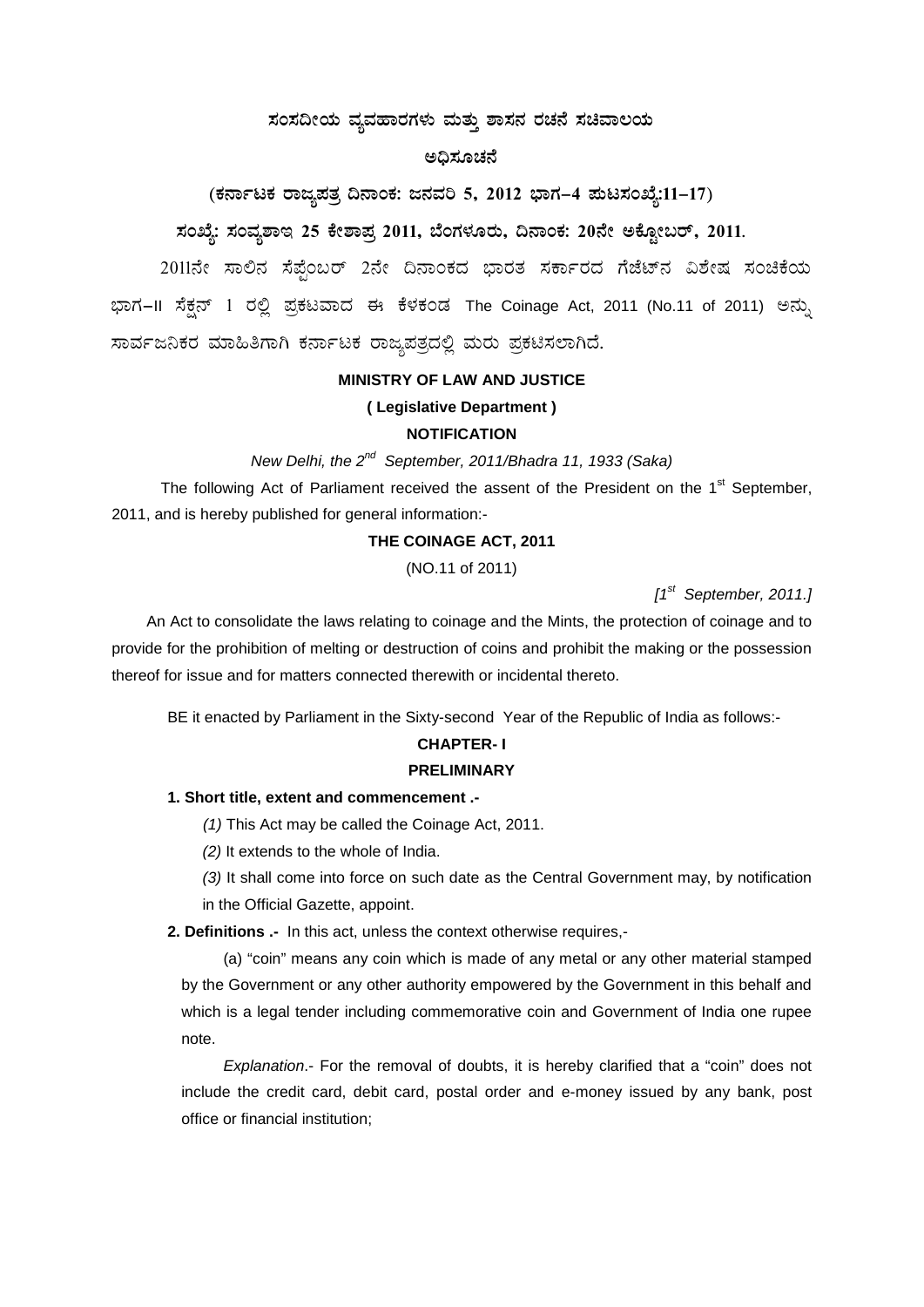*(b)* "commemorative coin" means any coin stamped by the Government or any other authority empowered by the Government in this behalf to commemorate any specific occasion or event and expressed in Indian currency;

*(c)* "deface" means any type of clipping, filing, stamping, or such other alteration of the surface or shape of a coin as is readily distinguishable from the effects of reasonable wear;

*(d)* "Government" means the Central Government;

*(e)* "issue" means to put a coin into circulation for use as money;

*(f)* "metal" means any metal, base metal, alloy, gold, silver or any other material which may be prescribed by the Government for the purpose of any coin;

*(g)* "Mint" means the Security Printing and Minting Corporation of India Limited formed and incorporated under the Companies Act, 1956 or any other organisation established by or under the authority of the Government to make a coin by stamping metal;

*(h)* "notification" means notification published in the Official Gazette;

*(i)* "per cent" means the percentage of metals prescribed for any coin;

*(j)* "prescribed" means prescribed by rules made under this Act;

*(k)* "remedy" means variation from the standard weight and fineness;

*(l)* "standard weight" means the weight prescribed for any coin.

#### **CHAPTER- II**

# **ESTABLISHMENT OF MINTS**

**3. Power to establish and abolish Mints .-** The Government may, by notification,-

(a) establish a Mint at any place which may be managed by it or by any other person, which may be authorised for this purpose:

Provided that the Mints established before the commencement of this Act shall be deemed to have been established by the Government under this section:

Provided further that where the Government is of the opinion that it is necessary or expedient in the public interest so to do, it may authorise the minting of coins by any organisation or Government of any foreign country, within or beyond the limits of India and acquire such coins either by way of import or otherwise for issue under its authority;

*(b)* abolish any Mint.

# **CHAPTER- III COINAGE**

**4. Denominations, dimensions, designs and composition of coins** .- The Coins may be minted at the Mints or at any other place authorised under the proviso to section 3 of such denominations not higher than one thousand rupees and of such dimensions and designs and containing such metals or mixed metals of such composition or any other material as may be prescribed by the Government.

**5. Standard weight and remedy** .- The standard weight of the coin of any denomination, minted under the provisions of section 4, and the remedy allowed in making of such coins, shall be such as may be prescribed in this behalf by the Government from time to time.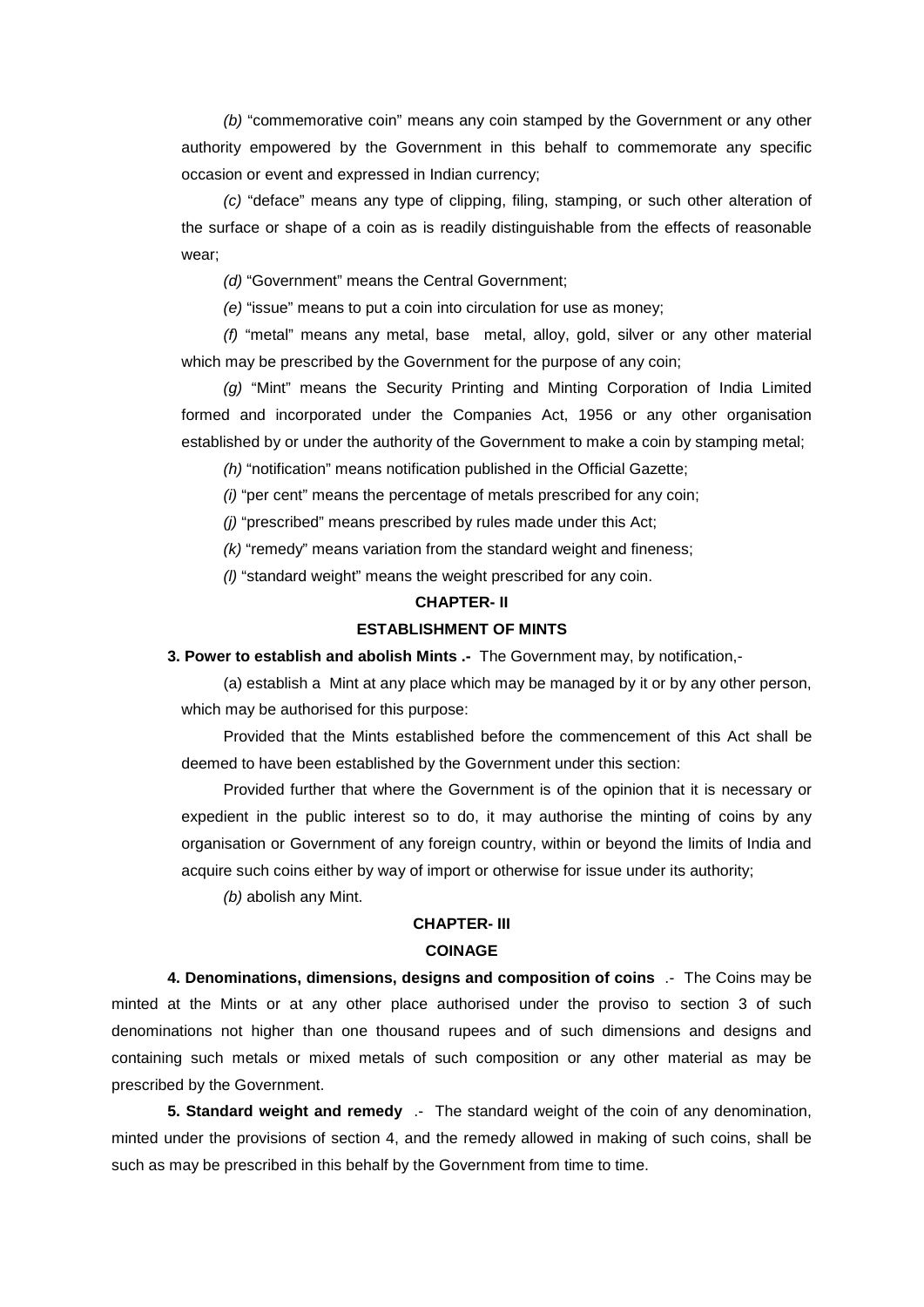**6. Coin when a legal tender** .- (1) The coins issued under the authority of section 4 shall be a legal tender in payment or on account, in case of –

*(a)* a coin of any denomination not lower than one rupee, for any sum not exceeding one thousand rupees;

*(b)* a half- rupee coin, for any sum not exceeding ten rupees;

*(c)* any other coin, for any sum not exceeding one rupee:

Provided that the coin has not been defaced and has not lost weight so as to be less than such weight as may be prescribed in its case.

(2) All new coins in the naya paisa series, designated as such under the notification of the Government of India in the Ministry of Finance, Department of Economic Affairs, Number S.R.O: 1120, dated the 11th May, 1956 issued prior to the commencement of the Indian Coinage (Amendment)Act, 1964 (17 of 1964) , shall continue to be a legal tender in payment or on account, in case of,-

*(a)* a half-rupee or fifty naye paise coin, for any sum not exceeding ten rupees;

*(b)* any other coin, for any sum not exceeding one rupee.

**7. Decimal system of coinage.-** *(1)* The rupee shall be divided into one hundred units and any such unit may be designated by the Government, by notification, under such name as it thinks fit..

(2) All references in any enactment or in any notification, rule or order under any enactment or in any contract, deed or other instrument to any value expressed in annas, paisa and pies shall be construed as references to that value expressed in units referred to in sub- section *(1)* converted thereto at the rate of sixteen anna, sixty-four paise or one hundred and ninety-two pies to one hundred units referred to in sub-section *(1).*

(3) All references in any enactment or in any notification, rule or order under any enactment or in any contract, deed or other instrument to any value in naya paisa or naye paise shall be construed as references to that value expressed respectively in units referred to in sub-section (1).

**8. Power to call in coin.-** Notwithstanding anything contained in section 6, the Government may, by notification, call in with effect from such date as may be specified in the notification, any coin, of whatever date or denomination and on and from the date so specified, such coin shall cease to be a legal tender, save to such extent as may be specified in the notification.

#### **CHAPTER IV**

#### **DIMlNISHED, DEFACED AND COUNTERFEIT COINS**

**9. Power to certain persons to cut, diminished or defaced coins.-** *(1)* Where any coin which has been minted and issued by or under the authority of the Government is tendered to any person authorised by it to act under this section, and such person has reason to believe that the coin-

*(a)* has been diminished in weight so as to be more than such per cent. below standard weight as provided in section 5; or

*(b)* has been defaced,

he shall, by himself or through another person, cut or break the coin.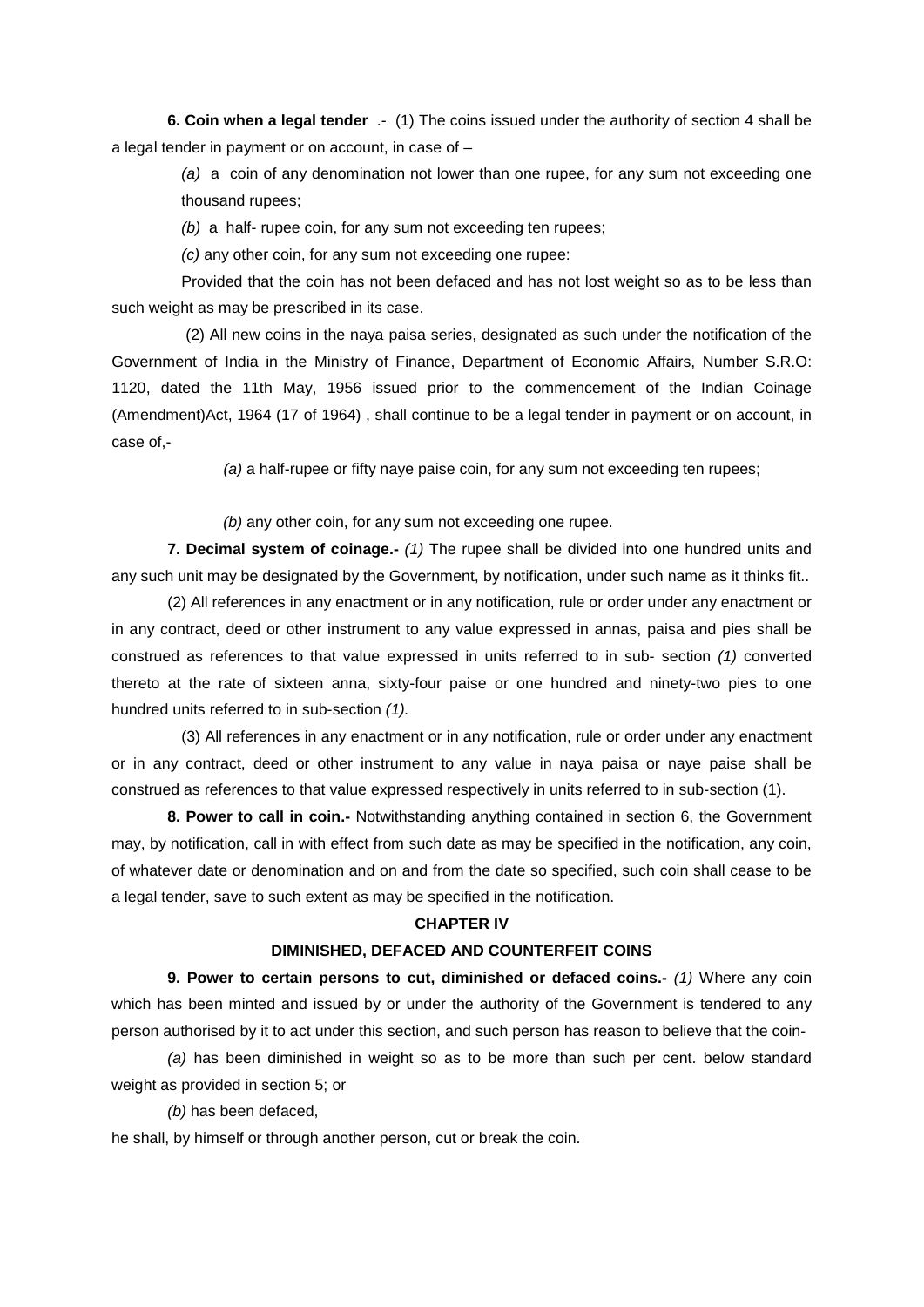*(2)* A person cutting or breaking coin under the provisions of clause *(a)* of sub- section *(1)*  shall receive and pay for the coin at its face value.

*(3)* A person cutting or breaking coin under the provisions of clause (b) of sub- section (1) shall observe the following procedure, namely:-

*(a)* if such person has reason to believe, that the coin has been fraudulently defaced, he shall return the pieces to the person tendering the coin, who shall bear the loss caused by such cutting or breaking;

*(b)* if such person has reason to believe, that the coin has not been fraudulently defaced, he shall receive and pay for the coin at its face value.

**10. Power to certain persons to cut counterfeit coins.**- Where any coin minted or issued by or under the authority of the Government is tendered to any person authorised by the Government under section 9 and such person has reason to believe that the coin is counterfeit, he shall by himself or through another person cut or break the coin, and the tenderer shall bear the loss caused by such cutting or breaking;

**11. Power of Mint to delegate its functions.-** The Mint may in writing authorise any other organisation of the Government to melt withdrawn coins or take any help of such organisation for the said purpose.

*Explanation.* -For the purposes of this section "organisation" means any Government industrial unit or public sector undertaking possessing melting facilities.

# **CHAPTER V**

# **OFFENCES AND PENALTIES**

#### **12. Prohibition of making or melting or destruction of coins. -** *(1)* No person shall-

(i) use any metal piece as coin whether stamped or unstamped, intended to be used as money except by the authority of the Government, or

- (ii) melt or destroy any coin, or
- (iii) use coin other than as a medium of exchange, or
- (iv) have in his possession, custody or control,-
	- (a) any melted coin, whether in the molten state or in a solid state, or
	- (b) any coin in a destroyed or mutilated state, or

(c) coins substantially in excess of his reasonable requirements for the purpose of selling such coins for value other than their face value or for melting or for destroying or for disposing these coins other than as a medium of exchange.

*Explanation.*- For the purposes of determining the reasonable requirements of coins of a person, due regard shall be had to-

- (i) his total daily requirements of coins;
- (ii) the nature of his business, occupation or profession;
- (iii) the mode of his acquisition of coins; and

(iv) the manner in which, and the place at which, such coins are being possessed, held of controlled by him.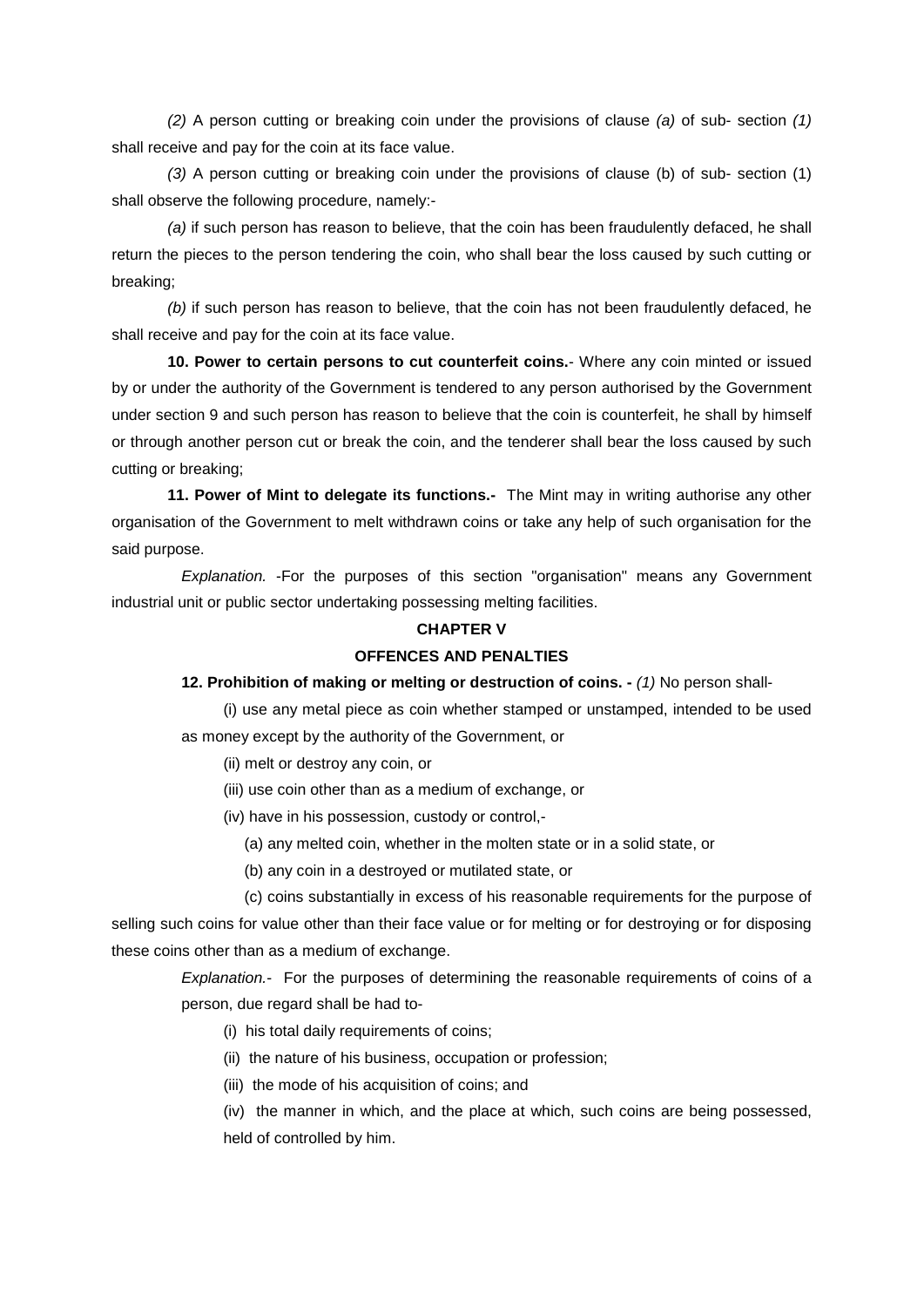(2) Whoever is found to be in possession of any metal or material which contains alloys in the same proportions in which they have been used in the manufacture of any coin shall be presumed, until the contrary is proved, to have contravened the provisions of sub- section *(1).*

(3) Nothing in this section shall apply-

(i) to any person who is found in possession of any metal or scraps or scissel, etc., of non-recyclable coinage metal, which he may so possess as a result of valid disposal by auctions by a Mint;

(ii) to the Mint, Reserve Bank of India and its authorised agents, and suppliers of coins or coin blanks to the extent of orders placed by or under the authority of the Government until their supply or completion of orders placed by the Government;

(iii) to any prospective supplier who intends to supply coin or coin blanks as samples against a valid tender documents purchased by him provided that quantity is in reasonable agreement with quantity of samples to be supplied.

**13. Penalty for contravention of section 12.-** Whoever contravenes any provisions of section 12 shall be punishable with imprisonment which may extend to seven years and with fine.

**14. Prohibition and penalty for unlawful making, issue or possession of pieces of metal to be used as money.-**

(1) No person shall-

(a) make or issue or attempt to issue any metal piece except as provided under section 4 for the purpose of coin;

(b) possess, custody or control of any metal piece with the intent to issue the piece for use as money for a medium of exchange.

(2) Whoever contravenes the provisions of sub-section (1) shall be punishable with imprisonment which may extend to one year or with fine or with both:

Provided that if any person convicted under this section is again convicted, he shall be punishable with imprisonment which may extend to three years or with fine or with both.

**15. Prohibition and penalty for bringing metal piece for use as coin.-** *(1)* No person shall bring by sea or by land or by air into India of any piece of metal to be used as coin except with the authority or permission of the Government.

(2) Whoever contravenes the provisions of sub-section (1) shall be punishable with imprisonment which may extend to seven years and with fine .

**16. Offences by companies.-** Where an offence under this Act has been committed by a company, every person who at the time the offence was committed was in charge of, and was responsible to, the company for the conduct of its business, shall be deemed to be guilty of the offence and shall be liable to be proceeded against and punished accordingly:

Provided that nothing contained in this sub-section shall render any person liable to any punishment, if he proves that the offence was committed without his knowledge or that he exercised all due diligence to prevent the commission of such offence.

(2) Notwithstanding, anything contained in sub-section (1), where any offence under this Act has been committed by a company and it is proved that the offence has been committed with the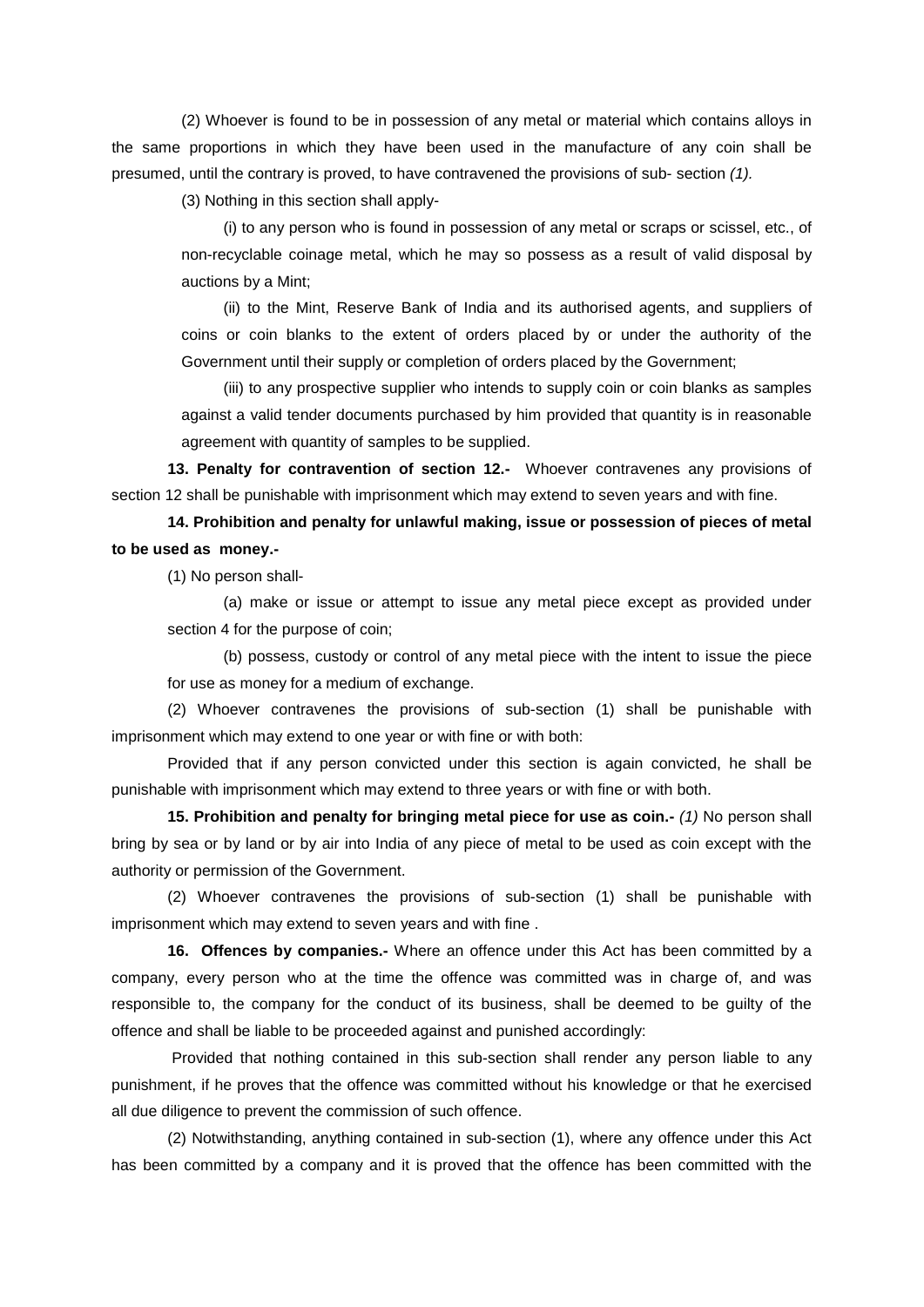consent or connivance of, or is attributable to, any neglect on the part of any director, manager, secretary or other officer, such director, manager, secretary or other officer of the company shall be deemed to be guilty of that offence and shall be liable to be proceeded against and punished accordingly.

*Explanation.*-For the purposes of this section,-

*(a)* "company" means any body corporate and includes a firm, society or other association of individuals; and

*(b)* "director", in relation to-

(i) a firm, means a partner or proprietor of the firm;

(ii) a society or other association of individuals, means the person who is entrusted, under the rules of the society or other association, with the management of the affairs of the society or other association of the individuals, as the case may be.

## **CHAPTER VI**

### **MISCELLANEOUS**

**17. Forfeiture.-** Any coin or metal in relation to which any offence under this Act has been committed shall be forfeited to the Government.

**18. Probation of Offenders Act, 1958 not to apply to offences under this Act.-** Nothing in the Probation of Offenders Act, 1958 (20 of 1958)

**19. Offences to be cognizable, bailable and non-compoundable.-** Notwithstanding anything contained in the Code of Criminal Procedure, 1973 (2 of 1974), offences under this Act shall be cognizable and bailable, but shall not be compoundable.

**20. Amendment of Act 2 of 1934.-** In the Reserve Bank of India Act, 1934,-

- (i) in section 2, in clause (*d*), for the words and figures " the Indian Coinage Act, 1906" (3 of 1906), the words and figures "the Coinage Act, 2011" shall-be-substituted;
- (ii) in section 39, for the words and figures "the Indian Coinage Act, 1906", at both the places where they occur, the words and figures "the Coinage Act, 2011" shall be substituted.

**21. Offences may be tried summarily.-** Notwithstanding anything contained in section 260 of the Code of Criminal Procedure, 1973, (2 of 1974)offences under this Act may be tried summarily by a Judicial Magistrate of the first class or a Metropolitan Magistrate.

**22. Protection of action taken in good faith.-** No suit or other legal proceedings shall lie against any person in respect of anything which is in good faith done, or intended to be done, under or in pursuance of the provisions of this Act.

**23. Power to remove difficulties.-** *(1)* If any difficulty arises in giving effect to the provisions of this Act, the Government may, by order published in the Official Gazette, make such provisions, not inconsistent with the provisions of this Act as may appear it to be necessary or expedient for removing the difficulty:

Provided that no such order shall be made under this section after the expiry of five years from the commencement of this Act.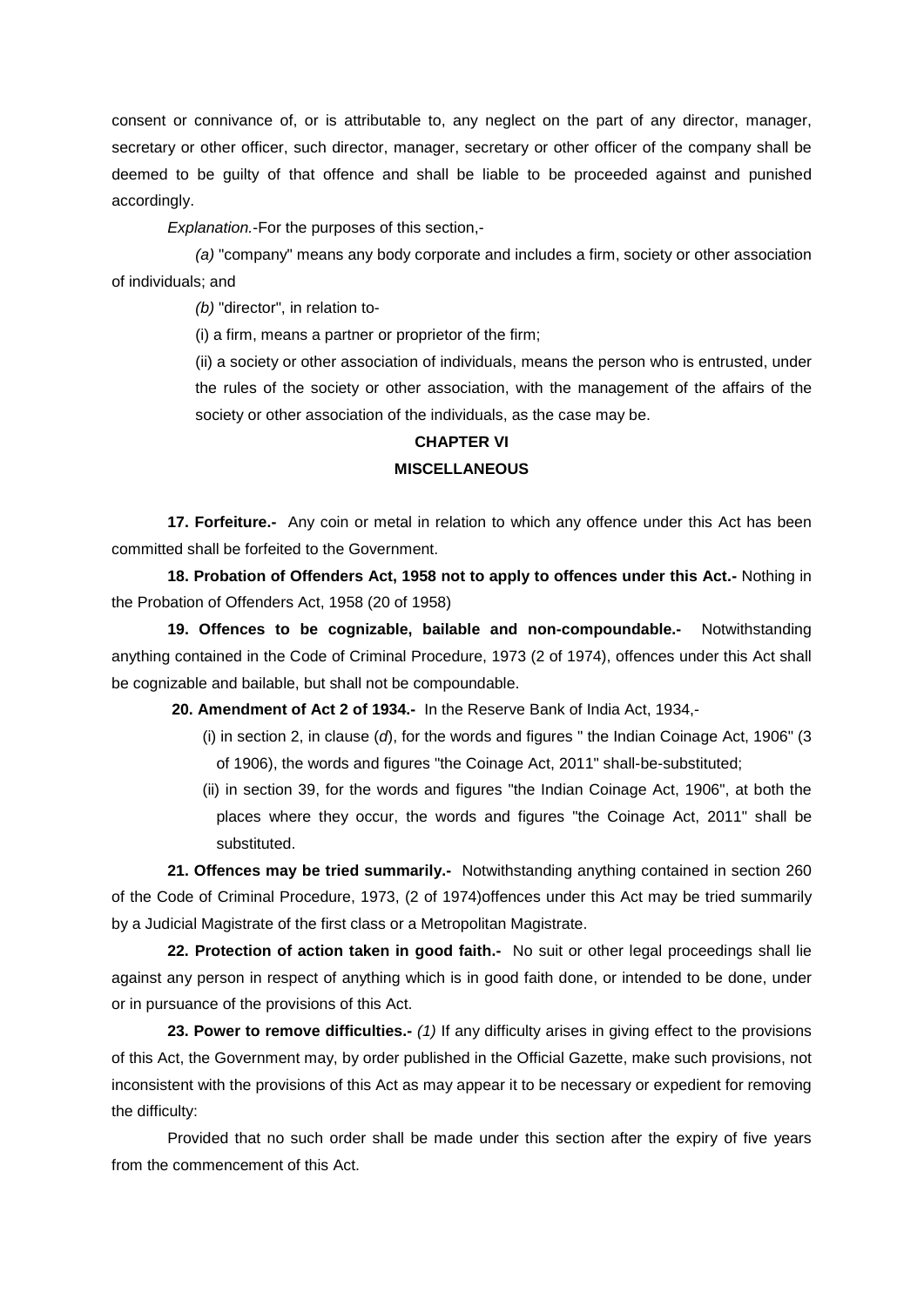*(2)* Every order made under this section shall be laid, as soon as may be after it is made, before each House of Parliament.

#### **24. Power to make rules.**-

*(1)* The Government may, by notification, make rules to carry out the purposes of this Act.

*(2)* In particular, and without prejudice to the generality of the foregoing power, such rules may provide for all or any of the following matters, namely:-

*(a)* the use of metal for the purpose of making any coin under clause (f) of section 2;

*(b)* the per cent of metals for any coin under clause *(i)* of section 2;

*(c)* the standard weight for any coin under clause *(l)* of section 2;

*(d)* the dimensions, designs, metals, mixed metals or their composition, for coins under section 4;

*(e)* the standard weight of coins and the remedy allowed in making such coins under section 5.

**25. Rules to be laid before Parliament.-** Every rule made under this Act shall be laid, as soon as may be after it is made, before each House of Parliament, while it is in session for a total period of thirty days which may be comprised in one session or in two or more successive sessions, and if, before the expiry of the session immediately following the session or the successive sessions aforesaid, both Houses agree in making any modification in the rule or both Houses agree that the rule should not be made, the rule shall thereafter have effect only in such modified form or be of no effect, as the case may be; so, however, that any such modification or annulment shall be without prejudice to the validity of anything previously done under that rule.

**26. Saving of making other coins at Mints.-** Nothing in this Act shall be deemed to prohibit or restrict the making at any Mint in India of coins intended for issue as money by the foreign Government of any territories beyond the limits of India.

**27. Repeal and savings.-** (1) The following enactments are hereby repealed.-

*(a)* the Metal Tokens Act, 1889 (1 of 1889);

- *(b)* the Coinage Act, 1906 (3 of 1906);
- *(e)* the Bronze Coin (Legal Tender) Act, 1918 (22 of 1918);
- *(d)* the Currency Ordinance, 1940 (Ord. IV of 1940);
- *(e)* the Small Coins (Offences)Act, 1971(52 of 1971).

*(2)* The repeal by this Act of the enactments and Ordinance specified in sub-section (*l*) shall not-

- *(a)* affect any other enactment in which the repealed enactment or Ordinance has been applied, incorporated or referred to;
- *(b)* affect the validity, invalidity, effect or consequences of anything already done or suffered, or any right, title, obligation or liability already acquired, accrued or incurred or any remedy or proceeding in respect thereof, or any release or discharge of or from any debt, penalty, obligation, liability, claim or demand, or any indemnity already granted, or the proof of any past act or thing;